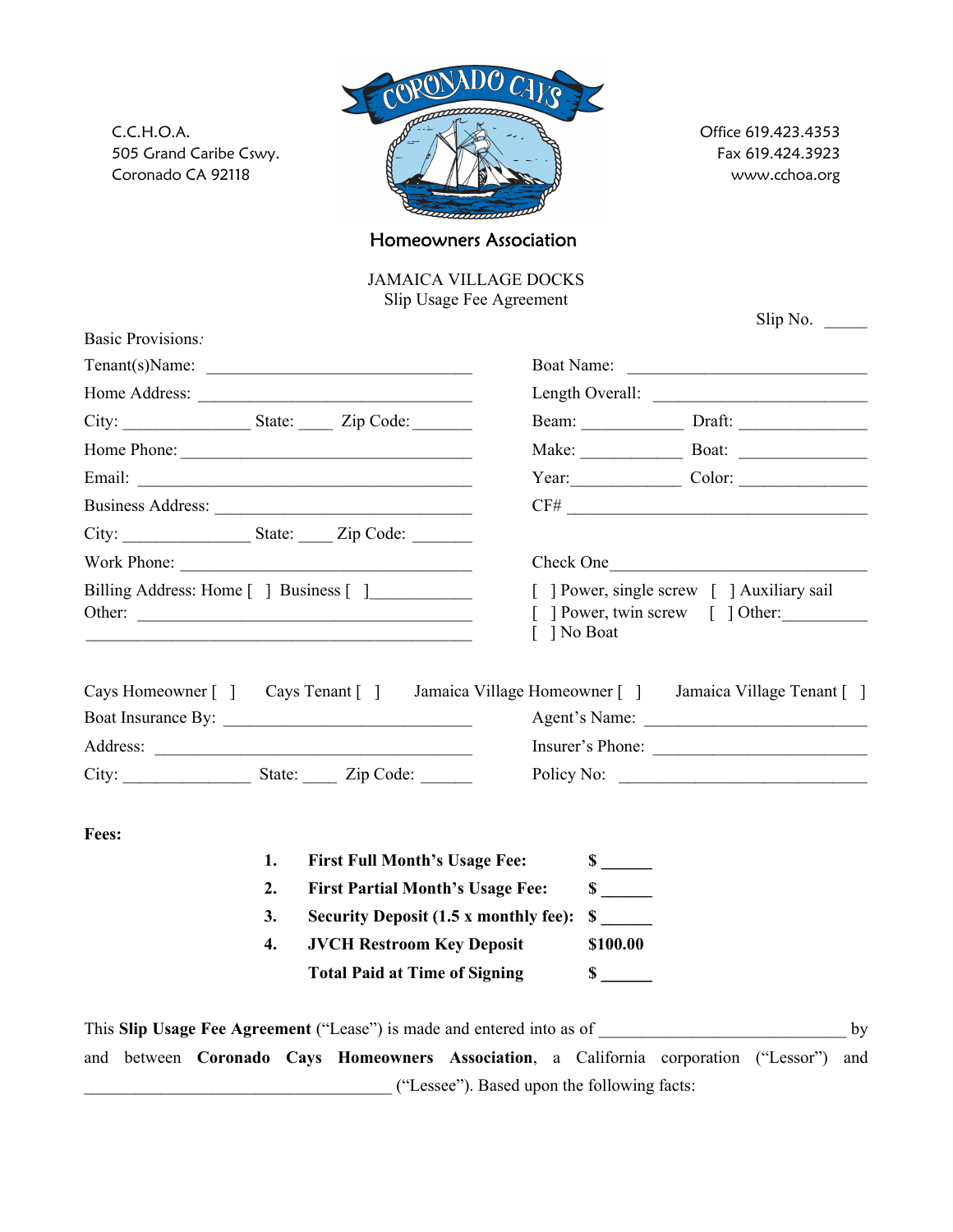## **RECITALS**

- A. Lessor is the owner of a wharfage easement over certain real property located in the County of San Diego, California, and Lessor owns and maintains certain docks and other marina-related equipment, structures and improvements (collectively, "docks") in, over and upon the area of Lessor's wharfage easement.
- B. Before the date of this Agreement, a Declaration of Covenants, Conditions and Restrictions and Power of Attorney was recorded in the Office of the County Recorder of San Diego County on August 15, 1969 as File/Page No. 150155, Series 10, Book 1969; an amendment to the Declaration was recorded in the same Office on November 25, 1969 as File/Page No. 215649, Series 10, Book 1969 and was re-recorded in the same Office on December 15, 1969 as File/Page No. 227668, Series 10, Book 1969 (collectively, "Declaration").
- C. Lessor desires to lease to Lessee, and Lessee desires to hire from Lessor, a slip for the purpose of Lessee's mooring the boat designated above in the Basic Provisions ("Boat").

NOW, THEREFORE, in consideration of the premises and mutual promises and covenants contained in this Lease, Lessor and Lessee hereby agree as follows:

- 1. Premises. Lessor hereby leases to Lessee, and Lessee hereby hires from Lessor, that certain premises known as the Slip Number designated above in the Basic Provisions, which Slip is a portion of that certain wharfage designated above in the Basic Provisions, which, with respect to Jamaica Wharfage is located in that certain Dock and Wharfage Reservation Area described as Lots 90-A and 90-B of Coronado Cays Two, according to Map No. 6181 filed in the Office of the County Recorder of San Diego County, California ("Premises"). The Premises are adjacent to the docks. In connection with Lessee's use of the Premises, Lessee shall be entitled to use the dock box located on the docks and bearing the same number as the Slip Number of the Premises.
- 2. Term. The Term of this Lease shall be indefinite, commencing on the date first above written ("Commencement Date") and continuing until such a time as either party gives proper notice to terminate.
- 3. Usage Fee.
	- (a) Lessee shall pay Usage Fee, set forth above, to Lessor without prior notice, prior demand, deduction, set-off, counterclaim or offset during the Term. A Full Month's Usage Fee shall be payable in lawful money of the United State on the first  $(1^{st})$  day of each calendar month during the Term in equal monthly installment in the amount of  $\$$  . Except that Usage Fee for any initial partial calendar month and the last calendar . Except that Usage Fee for any initial partial calendar month and the last calendar month of the Term shall be paid on the Commencement Date. Usage Fee for any partial calendar months during the Term shall be prorated on the basis, which the number of days of the Term during such partial month bears to thirty (30).
	- (b) Usage Fees are set forth above and are determined based on the length of the Boat. Additional fees will be applied for any additional equipment including, but not limited, a hydrohoist. All fees, including Usage Fees, may be adjusted from time to time.
	- (c) Lessee hereby acknowledges that late payment by Lessee to Lessor of Usage Fee or any other sum due under this Lease will cause Lessor to incur costs and expenses not contemplated by the Lessee, the exact amount of which costs and expenses are extremely difficult and impractical to ascertain. Such costs and expenses include, but are not limited to, processing and accounting charges and late charges that may be imposed on Lessor under the terms of any note or other obligation secured by a deed of trust or other security instrument covering the wharfage. Therefore, if Lessee fails to pay any monthly installment of Usage Fee or any other sums under this Lease within fifteen (15) days after the date due, a late charge equal to ten percent (10%) of the monthly installment of Usage Fee shall be assessed to reimburse Lessor for such costs and expenses. Lessor and Lessee agree that this late charge represents a fair and reasonable estimate of the costs and expenses that Lessor will incur by reason of a late payment by Lessee.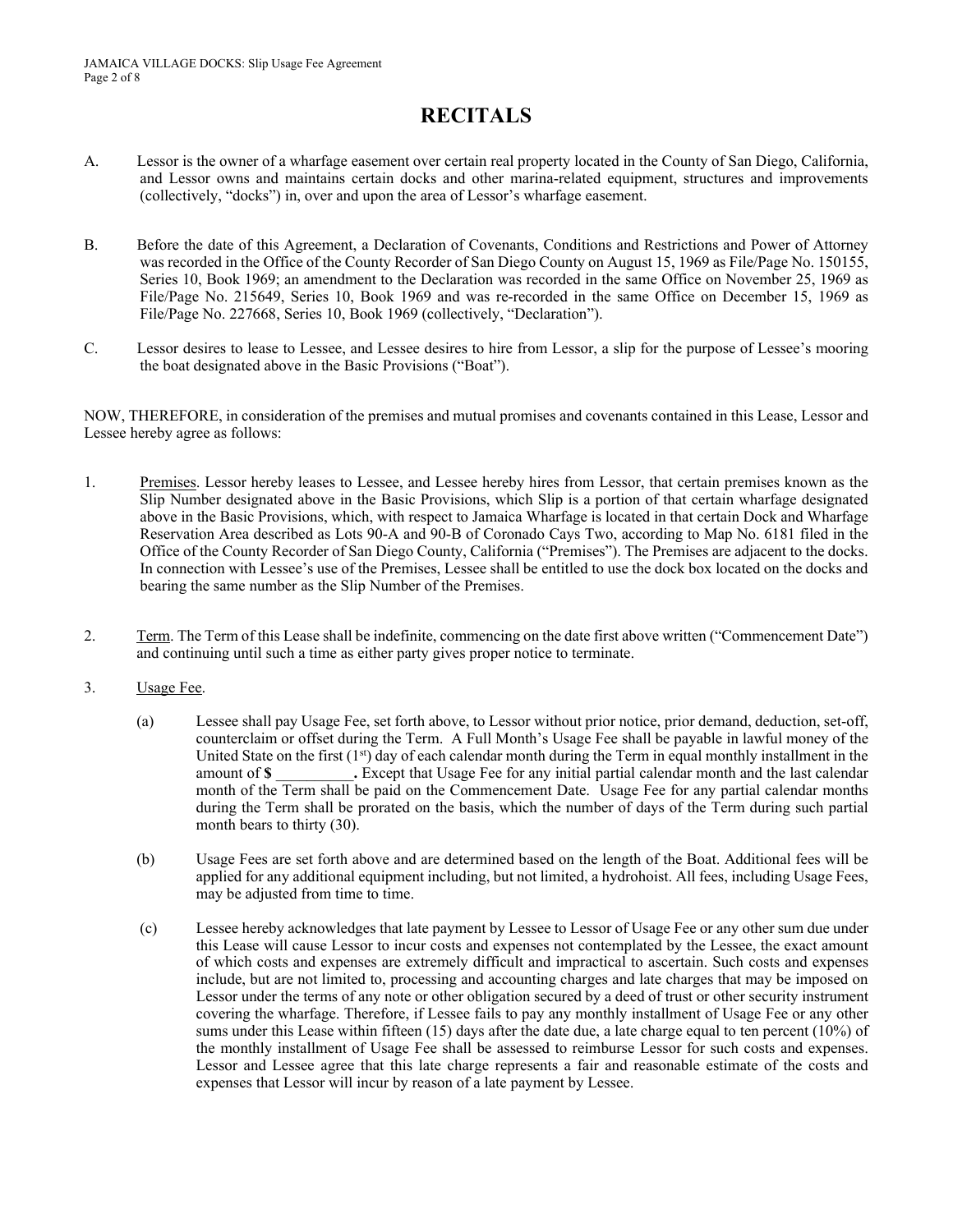4. Use. Lessee shall use the Premises as a boat slip for mooring the Boat and for no other use or purpose. Lessees mooring the Boat shall include storing the Boat. Notwithstanding the foregoing, if Lessee wishes to use the Premises to moor a boat other than the Boat, Lessee may do so upon not less than fourteen (14) days prior written notice to Lessor, provided, however, (a) such other boat **shall not exceed** feet in length, (b) the beam of such other boat provided, however, (a) such other boat **shall not exceed shall not exceed exceed feet, and (c)** for the purpose of the other provisions of this Lease, "Boat" shall include such other boat.

## 5. Maintenance and Utilities

- (a) Lessor shall, at Lessor's cost and expense, furnish electricity and water to the Premises. Lessee shall, at Lessee's cost and expense, maintain the Premises and the dock box Lessee is entitled to use. Lessor shall, at Lessor's cost and expense, maintain the docks.
- (b) Upon signing this Lease, Lessee shall deposit \$  $\qquad$  for a 36 ft slip or \$  $\qquad$  for a 42 ft slip with Lessor as security to cover the cost of maintaining, any damage or repairing and replacing the assigned dock box and/or any damaged to the docks caused by the Lessee. This security deposit shall not constitute payment of the last month's Usage Fee. If on the expiration of the Term the assigned dock box is in good condition and repair, then the security deposit, without interest, shall be returned to Lessee, less the cost to repair any damage to the assigned dock box and/or any damaged to the docks caused by the Lessee, reasonable wear and tear excepted. Lessor shall have the right to, but need not, apply the security deposit to the cost of any repair to the assigned dock box and/or docks in the making of which Lessee is in default under this Lease, and it Lessor so applies the security deposit, Lessee shall, upon demand, immediately deposit with Lessor an amount of cash equal to the amount so applied so that Lessee shall at all times have a deposit with Lessor as security.
- 6. Rules and Regulations: The Rules and Regulations attached as Exhibit "A" are by this reference made a part of this Lease, Lessee shall observe, obey and comply with such Rules and Regulations, as they may be amended by Lessor from time to time.
- **7.** Indemnity, Waiver and Insurance.
	- (a) Lessee shall indemnify, defend, protect and hold Lessor harmless from and against any and all liens, claims, demands, actions, causes of action, obligations, penalties, charges, liabilities, damages, losses, costs or expenses (including reasonable attorneys' fees) arising from, out of or in connection with (i) Lessee's use of the Premises, the Boat or the docks, (ii) any default or breach on the part of Lessee in the performance of any obligation to be performed by Lessee under this Lease, (iii) any violation of or non-compliance with any governmental or insurance requirement applicable to Lessee, or (iv) any act or omission of Lessee or of any person on the Premises, the Boat or the docks by permission or invitation of Lessee.
	- (b) All property kept, maintained or stored on the Boat or in Lessee's dock box on the docks (if any) shall be so kept, stored or maintained at the sole risk of Lessee. Except in the case and to the extent of Lessor's gross negligence or willful misconduct, Lessee hereby waives any and all claims against Lessor for damages to persons or property sustained by Lessee or by any other person resulting from any occurrence on the docks or on the Boat, or by reason of any equipment located in or on the Boat becoming out of repair, or through the act or omission of any person present on the docks (whether or not such person leases a slip from lessor), or by reason of any interruption in the service of any utility or any failure of or defect in any water or electric line, circuit or facility or any other type of improvement on the docks or service furnished to Lessee.
	- (c) Lessee shall, at Lessee's sole cost and expense, obtain and maintain in full force and effect a policy of comprehensive general liability insurance insuring against liability for bodily and personal injury to or death of persons and loss of or damage to property occurring in or on the Boat or occurring in connection with Lessee's use of the Premises and the docks. Such liability insurance shall (i) be in an amount not less than \$500,000.00 combined single limit for bodily and personal injury and property damage and \$800,000.00 for spills, (ii) name Lessor as an additional insured, (iii) be issued by an insurance company reasonably acceptable to Lessor, (iv) include so-called Hull and Protection insurance, (v) not be subject to cancellation except upon not less than ten (10) days prior written notice to Lessor, and (vi) contain a waiver of subrogation in favor of Lessor, including its agents, successors and assigns. Upon signing and entering into this Lease, Lessee shall deposit with Lessor a duly executed certificate of insurance evidencing the insurance coverage required under this Section 7(c), an additional insured endorsement naming Lessor as an additional insured, and proof of ownership / registration. Lessee will also provide proof of continuing insurance and registration annually to Lessor.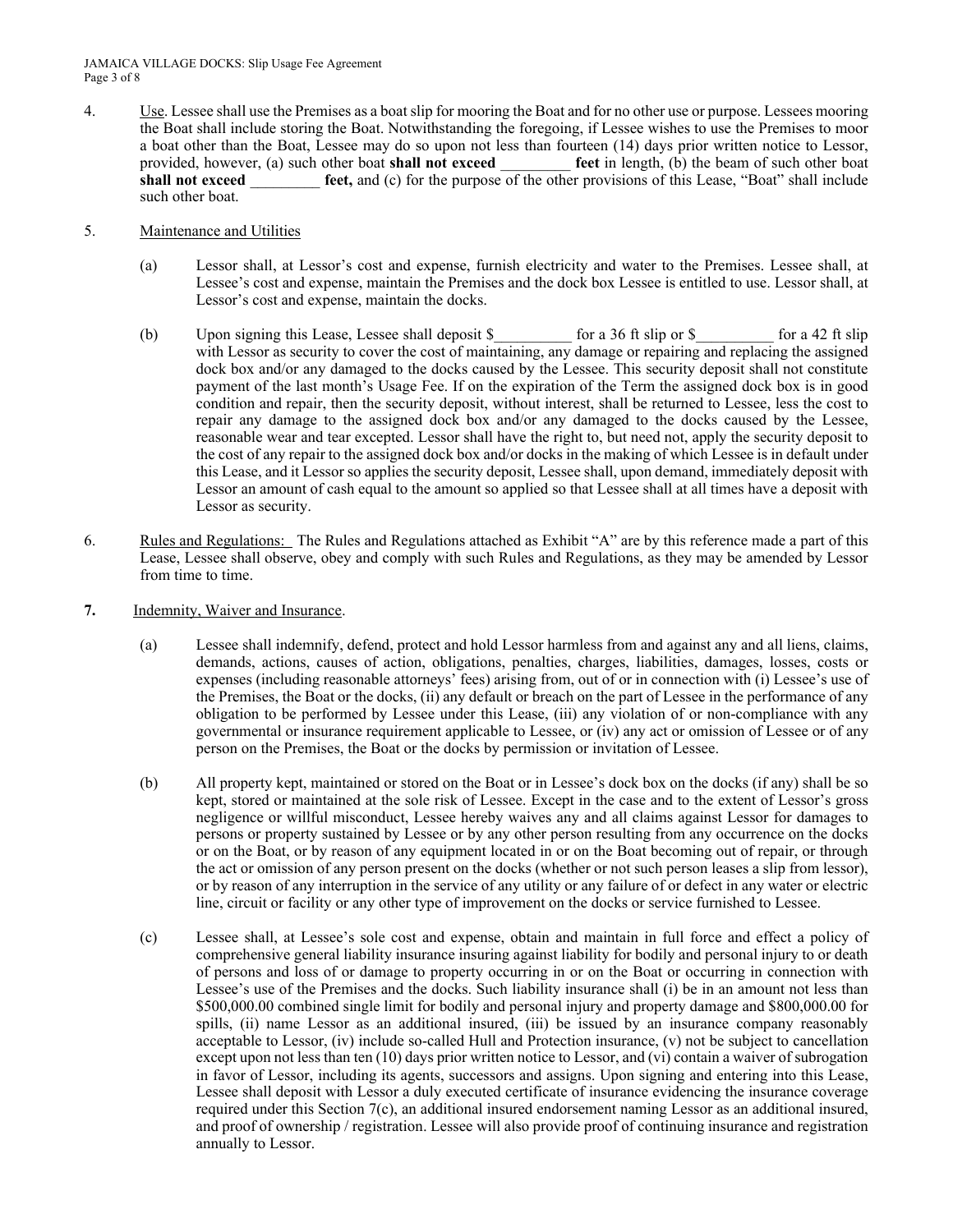- 8. Assignment and Subletting: This Lease and any of the rights, interest or obligations hereunder shall not be assigned or delegated, in whole or in part, without the prior written consent of Lessor In the event of a sale or other conveyance of Lessee's ownership interest in the Boat, annual proof of ongoing insurance, ownership and registration then upon the closing of such sale or other conveyance, the purchaser or other transferee of the Boat shall not be entitled to use the Premises and Boat and all other personal property, including in Lessee's dock box on the docks (if any), shall be removed no later than ten (10) days of the closing of such sale or conveyance.
- 9. Remedies.
	- (a) In the event Lessee fails to pay Usage Fee or to perform any of Lessee's other obligations under this Lease, or any part of this Lease, when due or called for under this Lease, Lessee shall be in default. Lessee shall have a period of ten (10) days after service of written notice by Lessor specifying the nature of Lessee's default within which to cure such default, provided that if the nature of a non-monetary default is such that it cannot be fully cured within said ten (10) day period, Lessee shall have such additional time as may be reasonably necessary and agreed to in writing by Lessor to cure such default so long as Lessee proceeds promptly after service of Lessor's notice and proceeds diligently at all times to complete said cure. Lessee agrees that a notice served in accordance with Section 10 will constitute compliance with the notice requirement of this Paragraph. If Lessee fails to cure any such default in a timely manner, Lessee shall be in breach of this Lease and Lessor with or without further notice or demand of any kind may, in addition to all other rights and remedies provided by law, at its option:
		- (i) Terminate the Lease and Lessee's right to possession of the Premises because of such breach and take control, possession and exclusive use of the dock and recover from Lessee all damages allowed under this Lease, applicable law including Section 1951.2 of the California Civil Code, which includes, with limitation, the worth at the time of the award of the amount by which the unpaid Usage Fee for the balance of Term after the time of the award exceeds the amount of such Usage Fee loss for the same period that Lessee proves could be reasonably avoided, and all reasonable attorney's fees incurred by Lessor; or
		- (ii) Not terminate Lessee's right to possession because of such breach, but continue this Lease in full force and effect; and in that event
			- (A) Lessor may enforce all rights and remedies under this Lease and under the provisions of Section 1951.4 of the California Civil Code, including the right to recover the Usage Fee and all other amounts due under this Lease as such Usage Fee and other amounts become due under this Lease; and (B) Lessee may, with Lessor's prior written consent, which Lessor shall not unreasonably withhold, assign Lessee's interest in this Lease to the fee owner of a lot in Coronado Cays other than Lessee's Lot.
	- (b) To secure Lessee's performance of Lessee's obligations under this Lease, Lessee hereby grants to Lessor a security interest in the Boat and any and all personal property of Lessee located in or on the Boat from time to time, including, but not limited to, all furniture, fixtures and equipment and all replacements, accessions and proceeds of such personal property (collectively, "Collateral"). Upon Lessee's breach of this Lease, in addition to all other remedies then available to Lessor (including the remedies under Section  $9(a)$ ), Lessor shall have the rights and remedies of a "secured party" in the event of a default of a "debtor" under Division 9 of the California Commercial Code (as it may be amended or revised from time to time), including, but not limited to, the right to take possession of the Collateral (or any item or portion thereof) and dispose of it by public or private sale or retain it in satisfaction of the obligation of which Lessee is in breach. Upon the request of Lessor, Lessee hereby agrees to sign and enter into any and all such further agreements, documents or instruments necessary or proper to perfect the security interest granted to Lessor under this Section 9(b).
- 10. Notices. Any notice required or permitted to be sent under this Lease may be delivered personally or mailed, by prepaid, certified mail or overnight courier, or transmitted by facsimile or electronic mail transmission (including PDF), to the party to whom such notice or communication is directed, to the mailing address or regularly-monitored electronic mail address of such party as follows:

| If to Lessor: | Coronado Cavs Homeowners Association If to Lessee: |  |
|---------------|----------------------------------------------------|--|
|               | 505 Grand Caribe Cswy.                             |  |
|               | Coronado, California 92118                         |  |
|               |                                                    |  |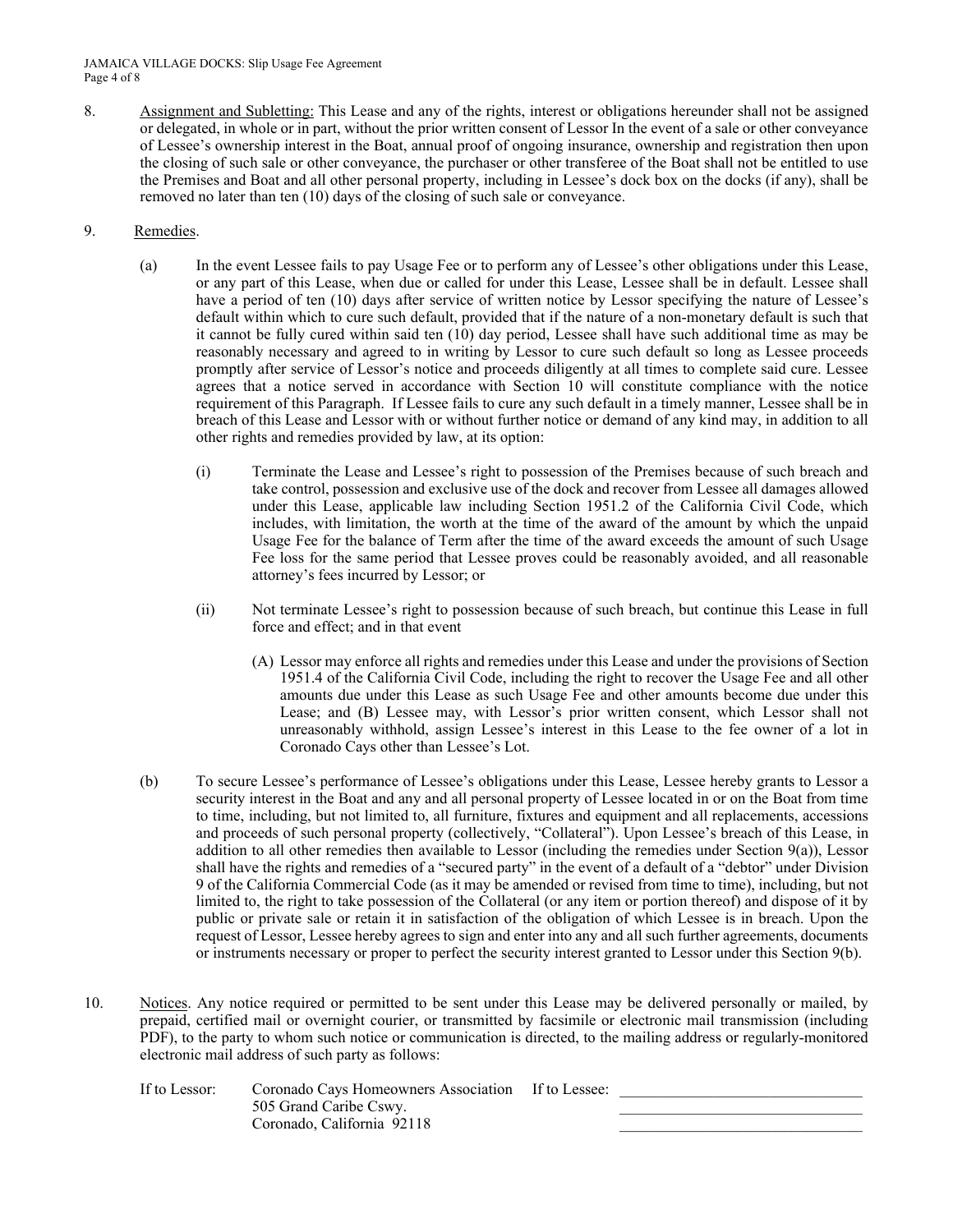Any notice delivered personally shall be conclusively deemed served upon such personal delivery, any notice sent by mail shall be conclusively deemed served forty-eight (48) hours after mailing, and any notice sent by facsimile or electronic mail transmission shall be conclusively deemed served when sent.

- 11. Right to Terminate. Either party, provided such party is not in default, may terminate this Lease without fault upon thirty (30) days prior written notice to the other party.
- 12. Condition of Premises Upon Expiration or Termination. Upon the expiration or termination of this Lease, Lessee shall remove the Boat and any other personal property and surrender the Premises in good condition, with the Premises and adjacent portions of the docks as clean and sanitary as upon the Commencement Date, reasonable wear and tear excepted. In the event Lessee fails so to remove the Boat or any other personal property, Lessor may, but shall not be obligated to, without liability to anyone for trespass or conversion, remove any personal property located in or about the Premises or dock, including entering upon the Boat in order to tow and/or remove the Boat from the dock at which time the Board will be re-docked or stored at a location in Lessor's discretion, at Lessee's sole cost and expense.

## 13. General Provisions.

- (a) By signing and entering into this Lease, Lessee hereby confirms the accuracy of the information set forth above in the Basic Provisions. By this reference, the Basic Provisions are hereby made a part of this Lease.
- (b) This Lease is subject to the terms and conditions of the Declaration of the Coronado Cays, as it may be amended from time to time.
- (c) This Lease constitutes the entire agreement of the parties relating to the subject matter hereof and merges any and all prior negotiations and agreement between the parties. This Lease may not be amended or modified except in writing signed by all parties.
- (d) The waiver by either party of a default, breach or violation of any provision of this Lease shall not operate or be construed as a waiver of any subsequent or other default, breach or violation of such provision or other provision of this Lease. No provision of this Lease may be waived, except in writing signed by the party sought to be bound by such waiver.
- (e) If any one or more of the provisions of this Lease is held by a court of competent jurisdiction to be invalid, illegal, or unenforceable in any respect, the validity, legality, and enforceability of the remaining provisions of this Lease shall not be affected or impaired in any way.
- (f) The captions by which the Sections of this Lease are identified are for convenience of reference only, and shall in no way define, limit, affect or be used to interpret the provisions of this Lease.
- (g) *Lessee hereby accepts the Premises on the Commencement Date in their then condition, "AS IS". Lessee hereby acknowledges and understands that Lessor makes no warranty or representation, express or implied, with respect to the nature, suitability or physical condition of the Premises or the physical improvements comprising the docks, including, but not limited to, floats, slips, walkways, gangways, ramps, mooring gear, dock boxes, electrical outlets, plumbing, equipment or other premises in Lessor's wharfage easement*
- (h) If either party files any action or brings any proceeding against the other party arising out of or to enforce this Lease or for the declaration of any rights under this Lease, the prevailing party in such action or proceeding shall be entitled to recover from the other party all costs and expenses, including reasonable attorneys' fees, incurred by the prevailing party as determined by the court.
- (i) This Lease shall be governed by and construed in accordance with the laws of the State of California.
- (j) During the Term of this Lease, Lessor reserves the right, if necessary, to reassign Lessee to another slip location within the same wharfage without Lessee's approval.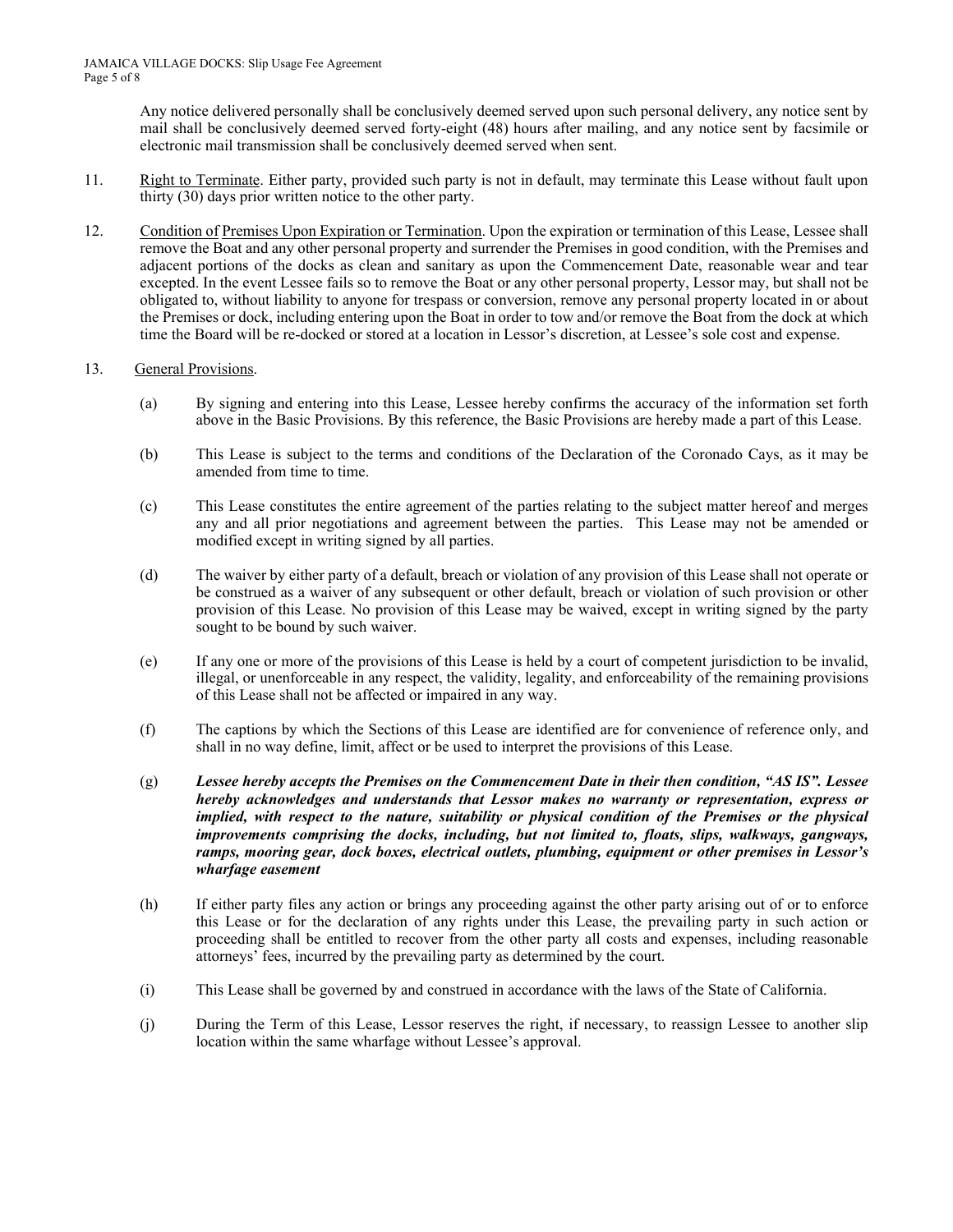IN **WITNESS WHEREOF,** Lessor and Lessee hereby sign and enter into this Lease as of the date first above written.

| LESSOR:                                                                          | LESSEE: |
|----------------------------------------------------------------------------------|---------|
| Coronado Cays Homeowners Association                                             |         |
| Bv<br>the control of the control of the control of the control of the control of |         |
| Title                                                                            |         |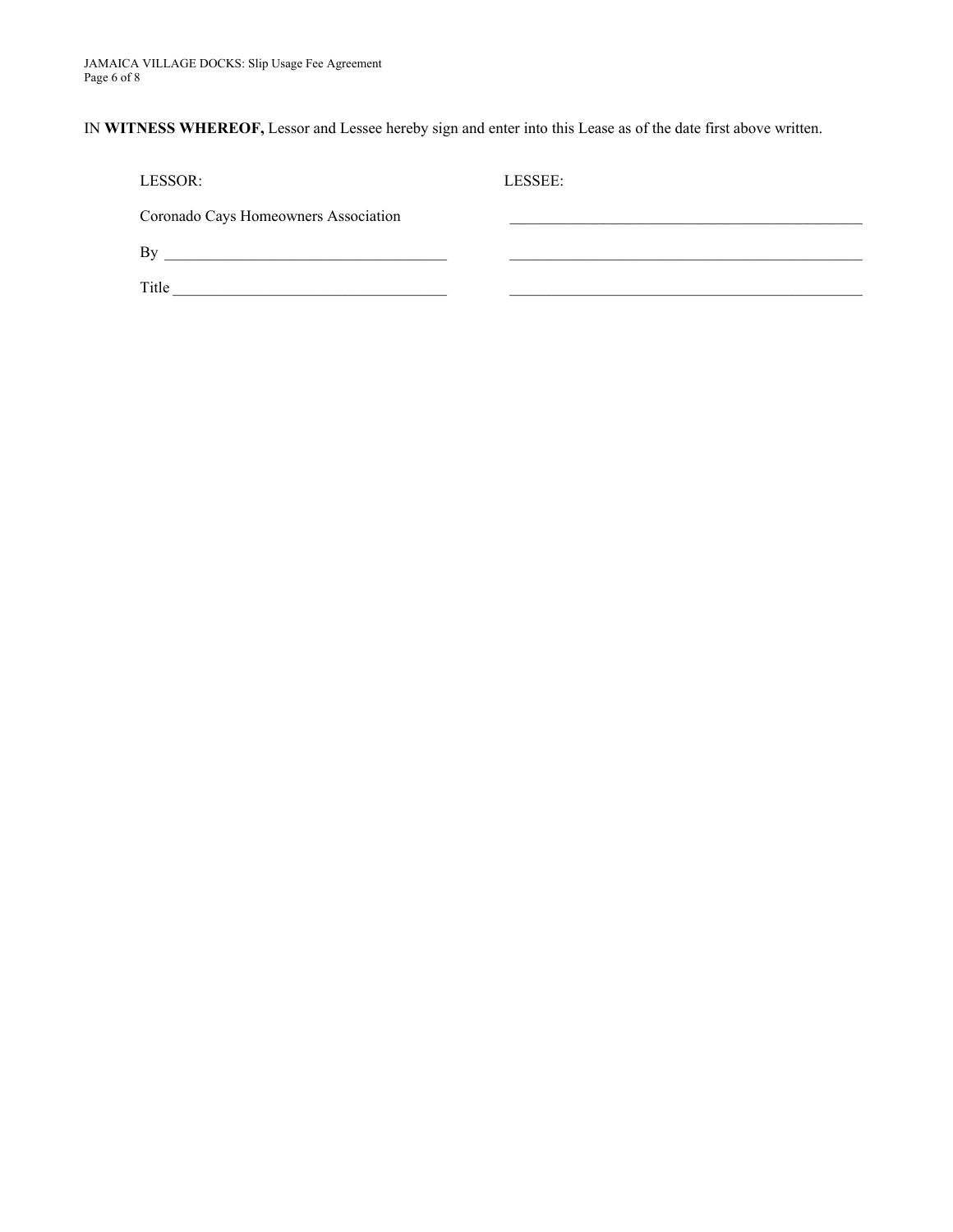## CORONADO CAYS HOMEOWNERS ASSOCIATION JAMAICA VILLAGE DOCKS Rules and Regulations

Boats entering the wharfage immediately come under the jurisdiction of Lessor and shall be berthed only where authorized, ordered and maneuvered as directed. Only non-commercial boats are permitted.

All Boats moored at Jamaica Village Docks must be maintained in a neat, clean, and operable condition at all times. Boat covers must not be ripped. Smells or noises emitting from boats are a nuisance and are prohibited.

No person shall throw, discharge, pump or deposit from any boat or float any refuse, oil, spirits, flammable liquid, hazardous material, hazardous waste or polluting matter. All such matter shall be deposited in appropriately marked trash drums or disposed of at an official hazardous waste deposal site. No discharge of effluent into the waters is permitted under State and Federal laws. No fuel shall be transported from or to the docks unless transported in approved containers.

There shall be no laundering or drying of wearing apparel on the deck or in the rigging of a boat in the wharfage or on the dock.

Supplies, materials, accessories or gear of all kinds shall not be stored on the docks except in approved dock boxes. Flammable materials shall not be stored in dock boxes or anywhere within the wharfage. Lessee is permitted to have one set of boat steps, not weighing over 100 pounds, on the docks. No storage is permitted on or inside the boat steps.

No major repairs or complete overhauls shall be made on boats moored at the wharfage. This includes, but is not limited to, engine overhauls, painting, heavy sanding, and use of paint remover or spray guns. Ordinary maintenance, as determined by Lessor, shall be permitted and must comply with all applicable environmental rules.

Unnecessary operation of engines in berths is not permitted. Engines may not be operated in gear while boats are secured to the dock. Boats must be berthed "bow in", i.e., with the bow toward the bulkhead and the stern toward the channel. All boats shall be moored in a safe manner, on cleats with strong lines. While not in use, water or power lines shall not cross main walks.

The speed limit within the channel adjacent to the wharfage shall be 5 miles per hour or at wake-less speed, whichever is slower.

All hydrohoists must obtain approval of the CCHOA General Manager before installation and will be subject to additional fees. An Administrative Approval Request Form must be submitted to obtain approval.

The maximum distance by which any boat (including all projections such as transom platforms, booms, bait tanks, etc.) may extend beyond the end of the slip shall be seven (7) feet. No part of any boat shall extend over the headwalk.

All electrical outlets require a 3-prong 30 amp. twist lock plug (Hubbell or equal) extension cord. In addition, all extension cords shall be of the UL approved weatherproof type of stranded wire. The use of solid wire Romex spliced to stranded wire is prohibited.

For safety and security reasons, no dinghy, kayaks, paddleboards, floats, sabot or other similar watercraft will be permitted to be stored on the docks. All such watercraft must be stored in approved locations.

Live aboards are not allowed on any boat moored in the Jamaica Village Docks. No houseboat may be used or stored in the wharfage area. No boat shall be used as a residence and no overnight accommodations are allowed while in the wharfage area.